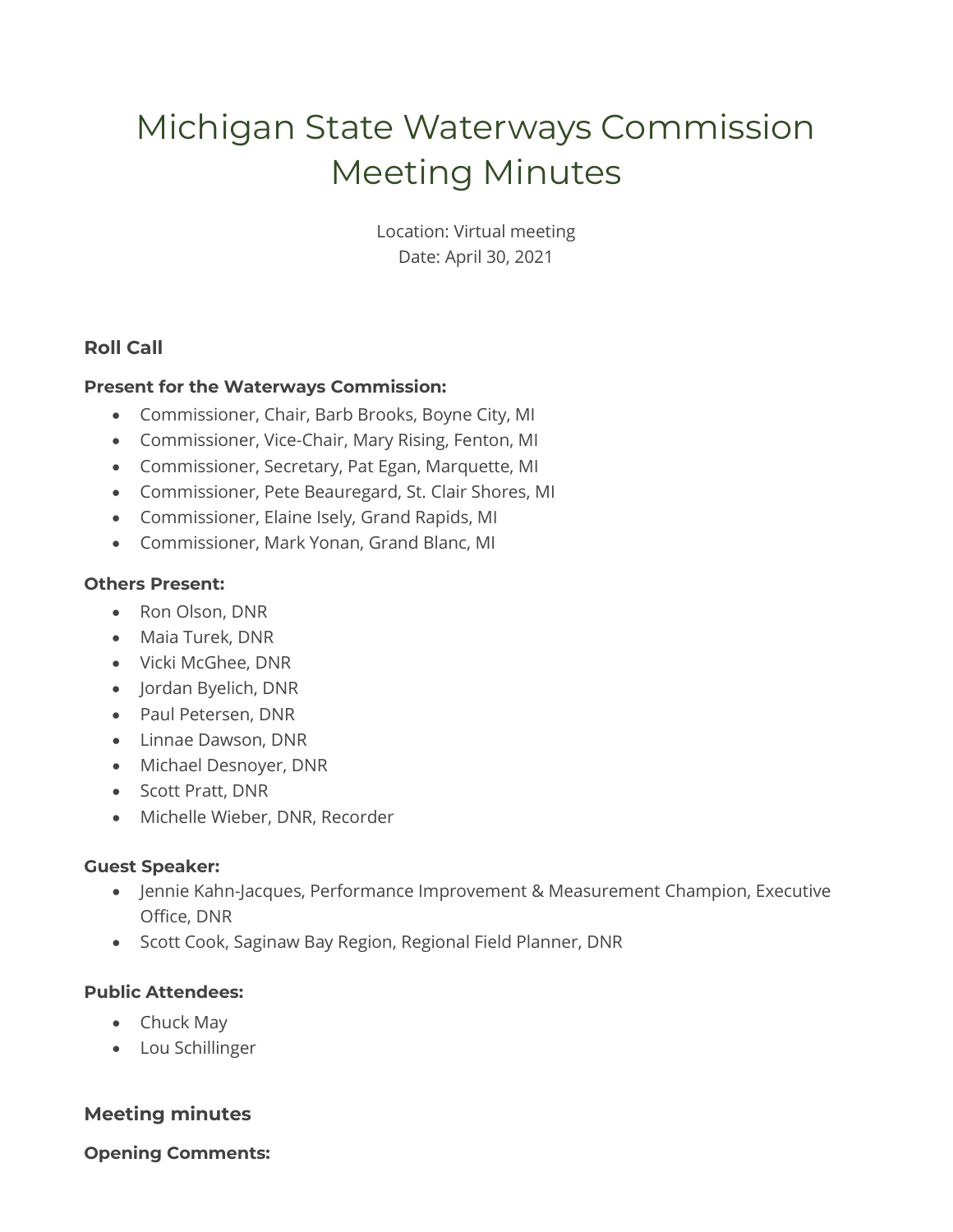- Chair, Barb Brooks called the meeting to order at 9:02 a.m., April 30, 2021. Due to the COVID-19 pandemic, this meeting was held virtually.
- The meeting began with reciting the Pledge of Allegiance.

# **Public Appearance:**

- Chuck May, Portage Lake Harbor Commission, extended an invite to the Michigan State Waterways Commission to join in celebration of project completion on the Portage Channel, which also coincides with the 150<sup>th</sup> year of Channel operation. Mr. May also expressed his thanks and gratitude towards the Commission for their role in the project.
- Lou Schillinger, local citizen to Port Austin and former Chair of the Port Austin Harbor Commission, spoke on the recent high-water and T-dock damage that occurred in 2019 at Port Austin State Harbor. Mr. Schillinger, along with the community would like to see repairs complete and a return to normalcy as soon as possible.

## **Action Items:**

- MOTION: Chair, Barb Brooks asked for a motion for approval of the minutes from the February 4, 2021 Michigan State Waterways Commission meeting. The motion was put into place by Commissioner Elaine Isely and was seconded by Vice-Chair Mary Rising. Motion carried unanimously, 6-0.
- MOTION: Chair, Barb Brooks asked for a motion for approval in support of resolution number 04-2021-1, Resolution to Approve the Grant Awards for Waterways Funding. The motion was put into place by Vice-Chair, Mary Rising and was seconded by Commissioner Mark Yonan. Motion carried unanimously, 6-0.
- MOTION: Chair Barb Brooks requested to abstain from voting based on transparency, as Ms. Brooks is associated with a facility that was approved for a grant award. This vote reflects the Commissioners voting and approving all projects, except for Chair Barb Brooks. Chair Barb Brooks asked for a motion for approval in support of resolution number 04- 2021-1, Resolution to Approve the Grant Awards for Waterways Funding. The motion was put into place by Commissioner Pat Egan and was seconded by Commissioner Elaine Isely. Motion carried unanimously, 5-0.

#### **Committee Reports:**

No updates to report on.

#### **Guest Speaker:**

• Jennie Kahn-Jacques, Performance Improvement & Measurement Champion, Executive Office, DNR. Jennie described to the Commission the Lean Process Improvement process and how it will focus on the Capital Outlay program within Waterways. Ms. Kahn-Jacques went on to explain how this process, which is made up of a team that included DNR staff and non-DNR representatives, will best utilize our resources and establish priorities.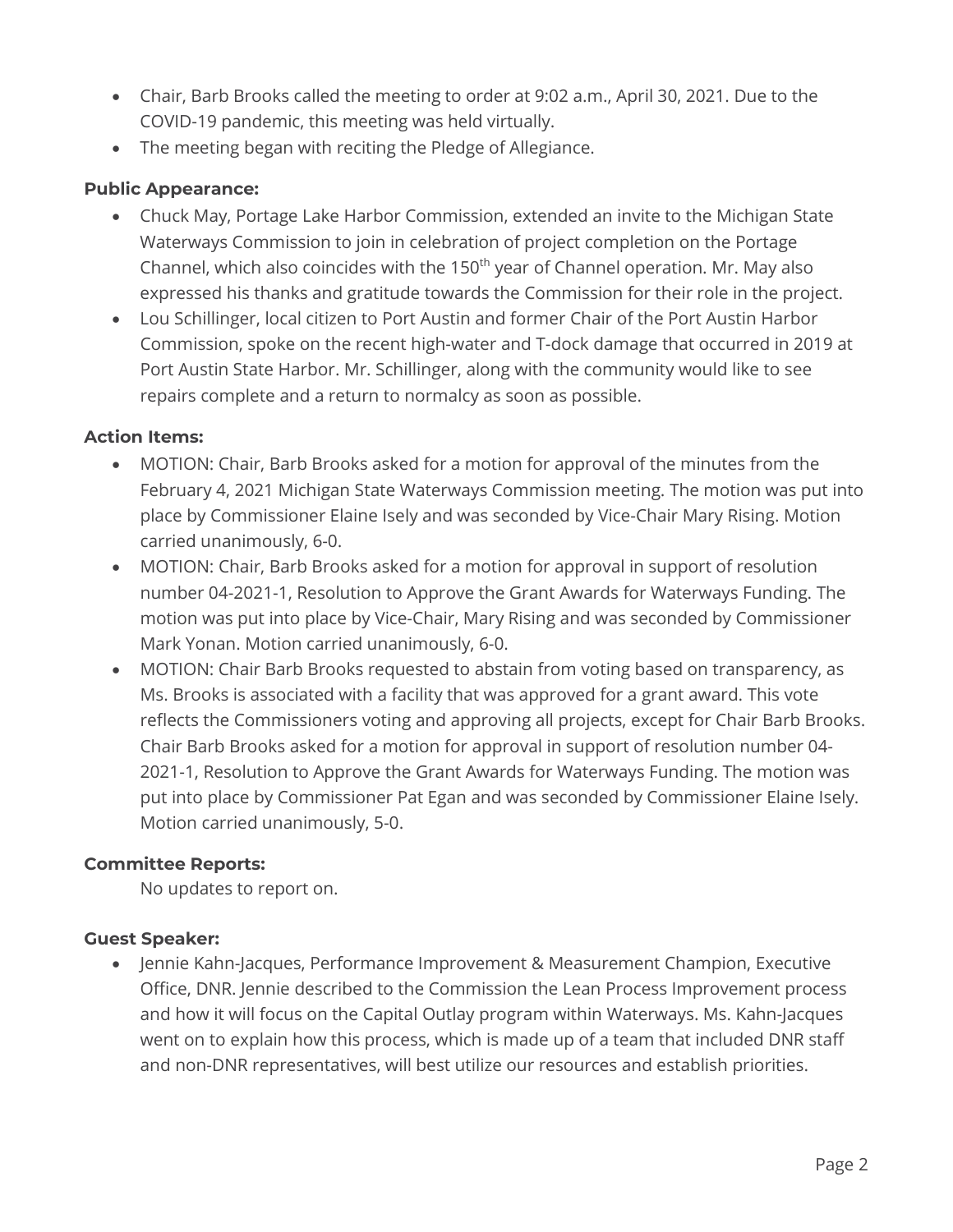• Scott Cook, Saginaw Bay Region, Regional Field Planner, DNR. Scott provided a detailed PowerPoint presentation on updates at Port Austin State Harbor. A wave study and harbor configuration study were recently completed. A discussion with the project team has yet to occur, as the information brought was very new. The harbormaster building recently received a new roof, with HVAC updates to be made, as well as dock reconfiguration.

## **General Updates**

- Ron Olson informed the Commission that the State budget process was presented, and preliminary feedback for the 2022 waterways budget remains as presented. This process will be resolved late summer and a later update will be given. A virtual retreat took place in late March with the Commissioners, where goals were identified and discussed, and strategies mapped out. The subcommittees will put plans into place and begin work on those goals.
- Vicki McGhee provided a recap of a recent webinar that focused on the recent record-high water levels seen around the Great Lakes. The Webinar was presented by Andy Dixon, of National Oceanic and Atmospheric Administration. Lake Superior is six inches lower than this time last year and is projected to drop five inches by summer. Lakes Michigan and Huron are nine inches lower than last year and predicted to decrease by 11 inches this summer. Lake St. Clair is projected to be 12 inches lower by this summer compared to last year. The past six months has shown a more typical pattern, river volumes are still up from soil saturation.
- Maia Turek informed the Commission of a two-year partnership with Geico Insurance Company, where WIFI will be provided to eight new harbor locations, and 75 percent of the cost will be paid by Geico. Geico will also be producing and paying for boating guides that will be distributed in late May to many of our harbors.

# **Financial Updates**

• Financial information updates were provided to the Commissioners in the meeting packet. Michael Desnoyer provided further details that reflect up to March 31, 2021. Total gas tax revenue collected was \$6.9 million, which is \$1.1 million less than FY20. Boat registration revenue through March is \$2.9 million, up from \$1 million for FY20. State Harbor reservations saw an increase of nearly \$100,000. In all, total revenue is up one million from 2020. Expenditures are down \$700,000 from 2020. FY21 revenue and expenditure projections will be available at the June 17, 2021 meeting.

# **Operations Updates**

• Linnae Dawson updated the Commission on operational items. Graphs were provided in the meeting packet, representing state harbor year-to-date (YTD) net nights and YTD reservations from October-March, in which both are up compared to last year. Preparations for a busy season are underway. Linnae mentioned that Hammond Bay State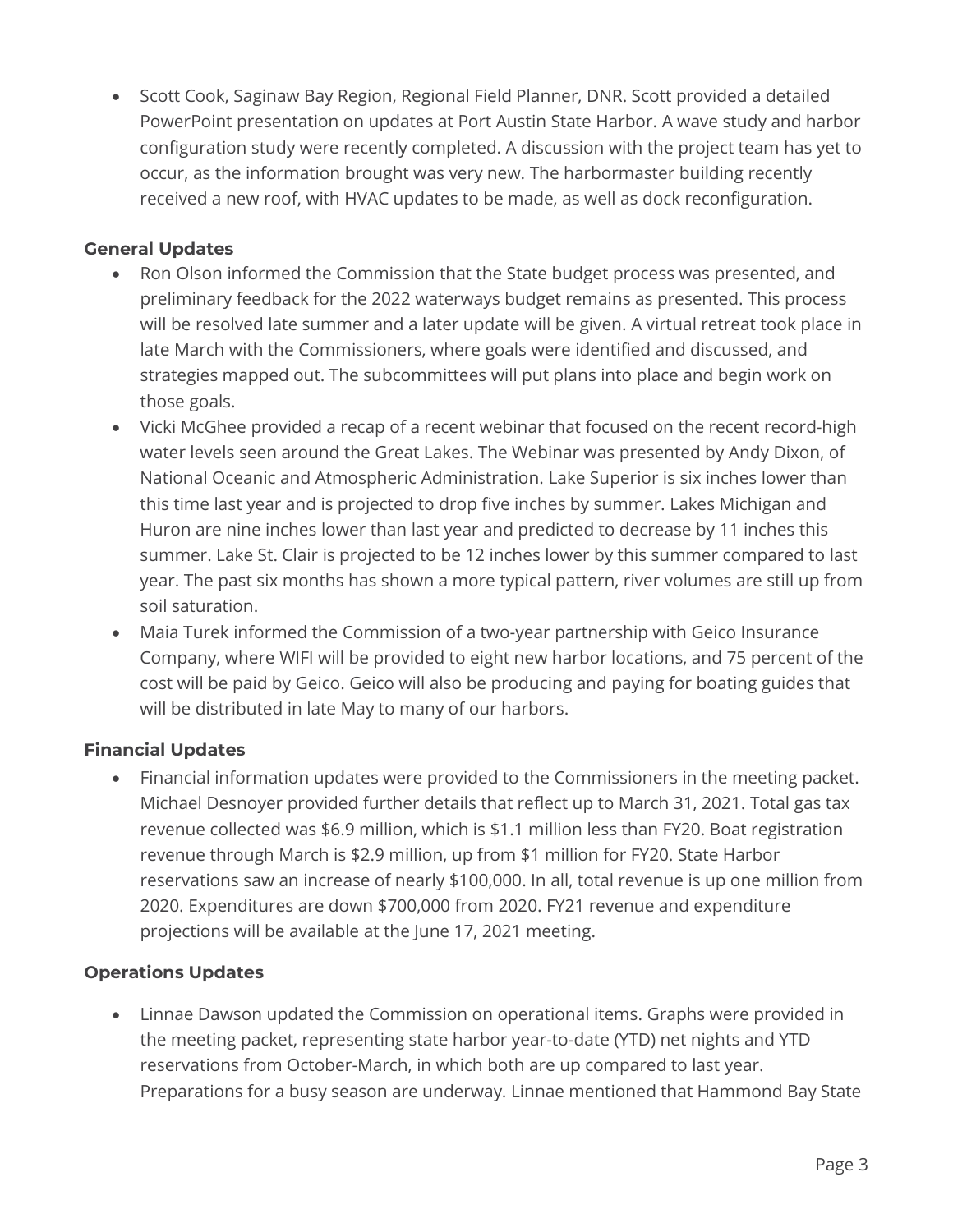Harbor will reopen after being closed last season, however staff will be limited, and fuel will be unavailable. Mackinac Island State Harbor will have electric available this year thanks to the receding water levels. The annual Harbor Meeting will take place virtually this spring after cancelations due to COVID-19.

# **Project Repots**

- The Michigan State Waterways Development Program Project Report was included in each commissioner's meeting packet for their information.
- Jordan Byelich provided an update to the Commission on State harbors. Lexington State Harbor is in Phase 1 of a multi-phase construction process. Work on redeveloping the Boating Access Site (BAS) is active and will include new pavement and a pier extension. The Clinton River Cutoff BAS provides access to Lake St. Clair but collects muck and debris each spring and requires multiple dredges each year. Due to the high use of this facility, the actual launch lanes will be relocated to an area where debris collections will not be as great. The design phase is nearly completed, with an anticipated construction start date in mid-August, with total completion anticipated by late May 2022. Drone shots to take place in July and August where still shots and video footage will be captured over state harbors and Grant-in-Aid harbors. These shots will provide updated photos for the DNR website as well as the digital harbor guide.
- Paul Peterson spoke of the Grant-in-Aid harbors. Grants were awarded to 23 communities. Each April 1 is the deadline for communities to apply for funding assistance.

#### **Transmittals**

• The spring ferry letters were signed by Ron Olson and Barb Brooks for deployment to Starline and Shepler's Mackinac Island ferry services.

#### **Great Lakes Water Level Report**

• The U.S. Army Corps of Engineers, Detroit District Great Lakes water level outlook was included in each Commissioner's meeting packet for their information.

#### **Non-Agenda Items**

- Chair, Barb Brooks inquired about the lack of interest after open bids, regarding the restaurant site at Presque Isle State Harbor, which will likely be put up for sale. Barb will provide an update at the June 17 meeting.
- Due to the ongoing COVID restrictions, the June 17 meeting was confirmed to be held virtually. For this meeting, Chair, Barb Brooks has requested the Commissioners, at minimum, utilize the camera function on their devices.
- Commissioner Mary Rising made the request to revisit the discussion regarding boat registration fees. Commissioner Pete Beauregard stated that discussions with Michigan Boating Industries Association took place on April 20, and they would like to move forward,